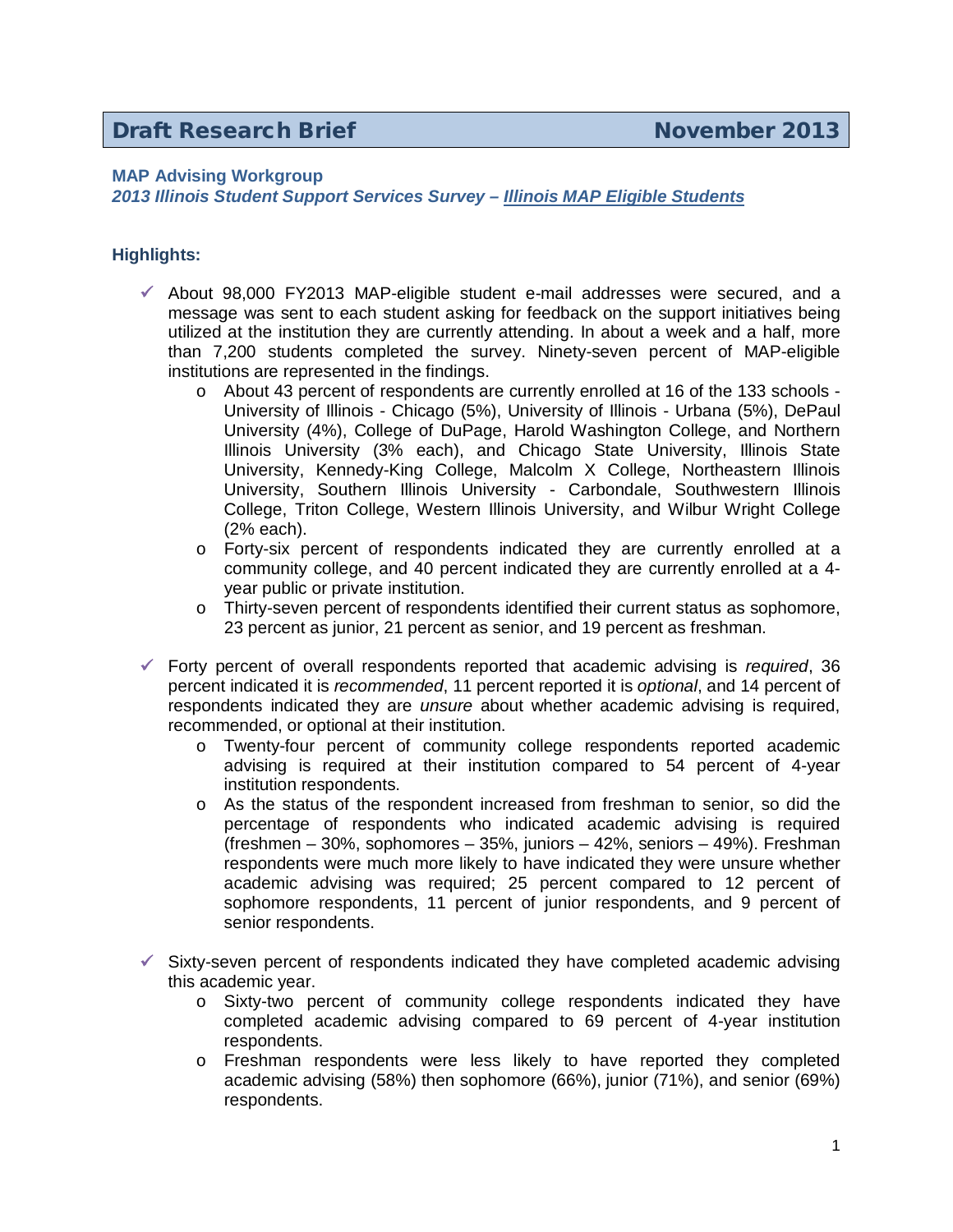- o Respondents who indicated academic advising was required or recommended at their institution were more likely than respondents who said advising was optional or they were unsure to have completed academic advising; 78 percent and 69 percent, compared to 47 percent and 37 percent, respectively.
- o Fifty-two percent of these respondents reported they meet with an advisor once every quarter/semester/term, 21 percent reported they meet with an advisor twice every quarter/semester/term, 10 percent reported they meet with an advisor once a year, 7 percent reported meeting with an advisor more than three times every quarter/semester/term, and 6 percent of these respondents indicated they meet with an advisor three times every quarter/semester/term. The remaining 4 percent indicated some "other" frequency of meeting with an advisor.
- o Both community college respondents and 4-year institution respondents reported meeting with an advisor at similar frequencies as overall respondents.
- o Fifty-two percent of these respondents reported they spend 16 to 30 minutes with an advisor each time they meet with them, 23 percent spend 31 minutes to 1 hour, 22 percent spend 15 minutes or less, and 2 percent reported spending more than 1 hour with an advisor each time they meet with them. The remaining 1 percent indicated some "other" amount of time spent with an advisor each time they meet.
- o Both community college respondents and 4-year institution respondents reported spending a similar amount of time with an advisor as overall respondents.
- $\checkmark$  Fifty-two percent of respondents who indicated they have completed academic advising reported they receive advising from *both* professional staff and faculty, 28 percent indicated they receive advising from professional staff only, and 20 percent of respondents indicated they receive advising from faculty only. Sixty-two of these respondents reported they always meet with the same (one) individual, and 38 percent reported meeting with multiple individuals to receive academic advising.
	- o Community college respondents were more likely than 4-year institution respondents to have indicated they receive advising from a professional (34% compared to 25%), and less likely to have indicated they receive advising from faculty (16% compared to 23%). Community college respondents were less likely to have reported that they meet with the same (one) individual each time they see an advisor, 50 percent compared to 70 percent of 4-year institution respondents.
- Respondents were asked to identify the primary way(s) they interact with an advisor when receiving services. Ninety-four percent of these respondents reported they interact with an advisor on an individual face-to-face basis, 48 percent through email, 20 percent by phone, 5 percent by group presentation, and/or 1 percent of respondents reported interacting with an advisor through social media. Less than one percent of respondents identified some "other" way they interact with an advisor.
	- o Both community college respondents and 4-year institution respondents reported interacting with an advisor in similar ways as overall respondents, except for by e-mail; 31 percent of community college respondents reported interacting with an advisor through e-mail compared to 59 percent of 4-year institution respondents.
- $\checkmark$  Respondents were asked to identify the services they have received through academic advising. Ninety-two percent reported they have received help choosing classes, 61 percent guidance related to choosing a major/career, 50 percent academic monitoring and support, 45 percent information about campus resources and support services, 40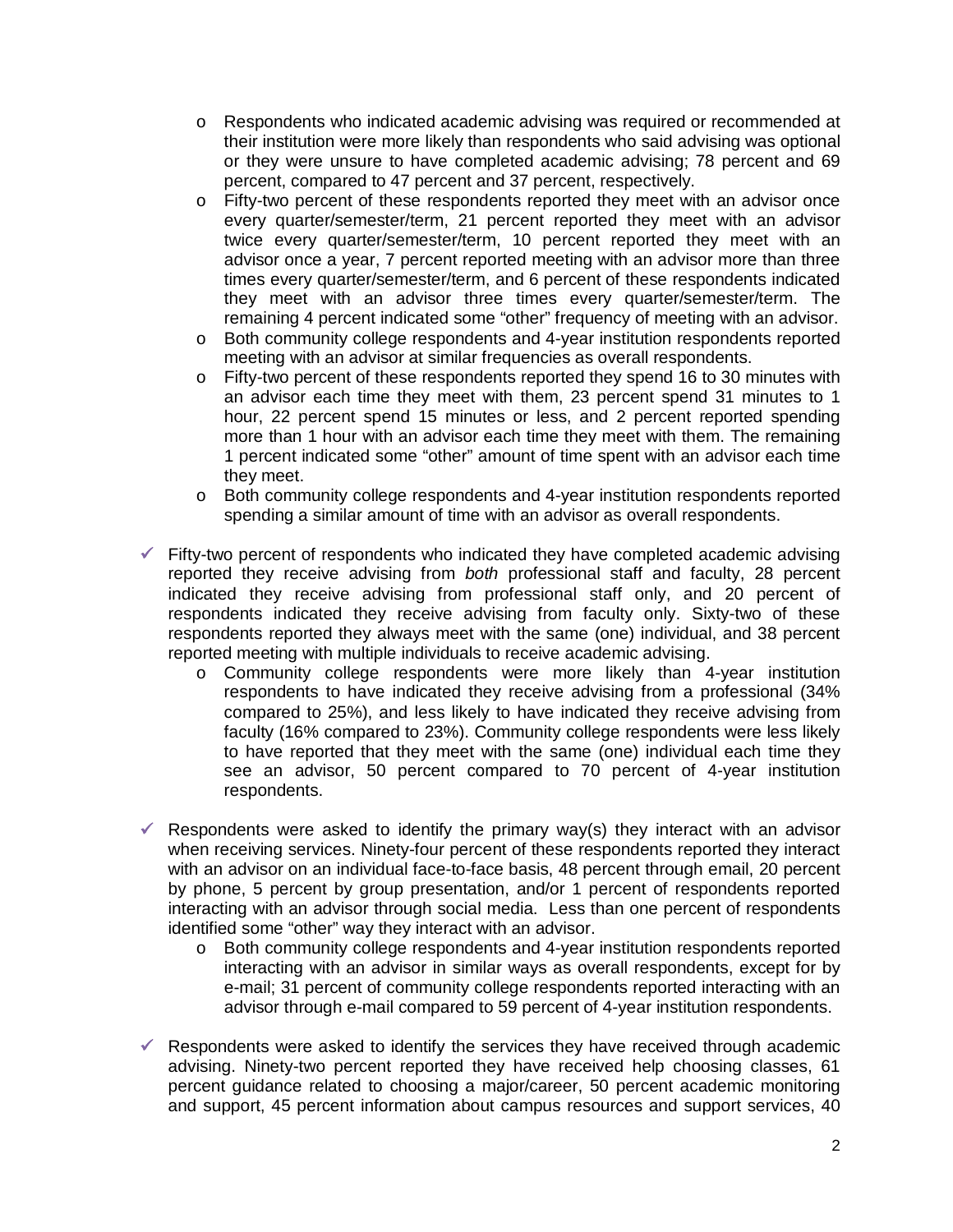percent information on financial aid or budgeting, and/or 19 percent of respondents reported they have received emotional support or guidance. Two percent of respondents reported receiving some "other" services through academic advising.

- o Respondents who indicated academic advising is required at their current institution were more likely than respondents who indicated advising is recommended, optional, or that they are unsure, to have reported receiving all of the services listed except for information on financial aid and budgeting. Fortyone to 42 percent of respondents, regardless of whether academic advising is required or not, reported they received information on financial aid or budgeting through academic advising. Respondents who indicated academic advising is required or recommended at their institution were more likely than respondents who indicated advising is optional or that they are unsure to have reported receiving guidance related to choosing a major/career (65% and 60% compared to 44% and 49%, respectively), information about campus resources and support services (50% and 46%, compared to 28% and 39%, respectively), and receiving academic monitoring and support (59% and 44%, compared to 27% and 41%, respectively).
- o Both community college respondents and 4-year institution respondents reported receiving the various advising services at similar percentages as overall respondents, except for academic monitoring and support and information on financial aid and budgeting; 40 percent of community college respondents reported receiving academic monitoring and support compared to 56 percent of 4-year institution respondents, and 47 percent of community college respondents indicated receiving information on financial aid and budgeting compared to 34 percent of 4-year institution respondents.
- $\checkmark$  Fifty-five percent of respondents reported they have taken advantage of a program, service, and/or initiative at their institution (other than academic advising) designed to help them succeed in college. Of those respondents, 92 percent reported on one program, and 8 percent reported taking advantage of more than 1 program. Just 22 percent of respondents, who indicated they are taking advantage of a program, provided a name for the support initiative they are participating in at their institution.
	- o Fifty-eight percent of 4-year institution respondents reported they have taken advantage of a college success program compared to 49 percent of community college respondents.
	- o Upperclassmen were more likely to have reported they have taken advantage of a college success programs at their institution than freshmen; 61 percent of seniors, 53 percent of juniors, and 54 percent of sophomores have taken advantage of a program compared to 45 percent of freshmen.
	- o Fifty-seven percent of respondents who indicated they have completed academic advising said they have taken advantage of a college success program at their institution compared to 47 percent of respondents who have not completed academic advising.
	- o Sixty percent of respondents who indicated academic advising is required at their school said they have taken advantage of a college success program at their institution, compared to 55 percent of respondents who indicated advising is recommended at their school, 42 percent of respondents who reported advising is optional at their school, and 40 percent of respondents who said that they are unsure whether academic advising is required at their institution.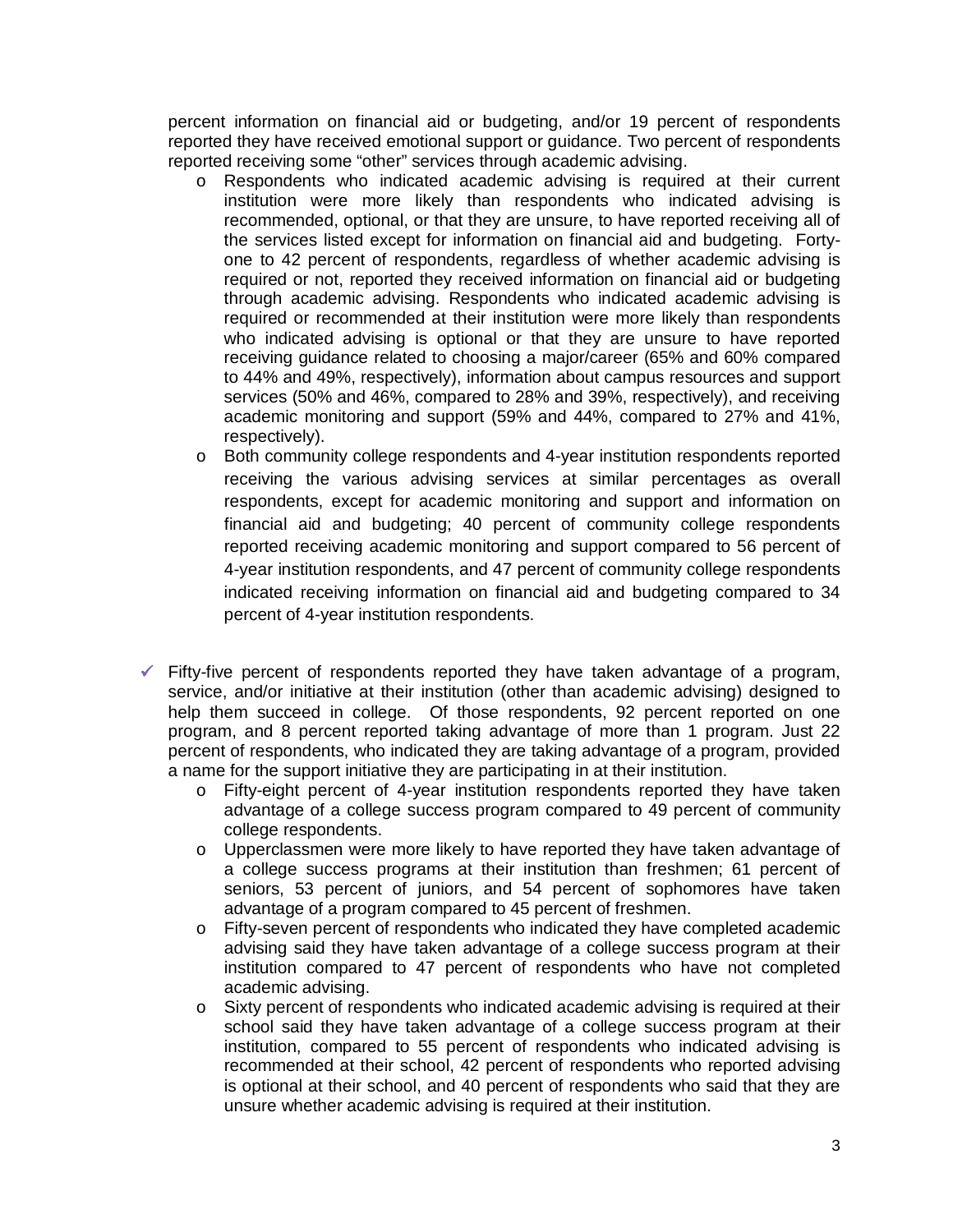- $\checkmark$  Respondents were asked to identify the category(ies) that best describes their respective program(s). Overall, respondents identified 59 percent of programs as Academic Support (Including Advising), 44 percent as Counseling & Mentoring, 40 percent as Student-Faculty Interactions, 36 percent as Scholarships, 23 percent as Learning Communities, 22 percent as Transition & Orientation, and 17 percent as Tracking/Early Warning. Respondents indicated just one percent of programs fell under some "other" category.
- $\checkmark$  Twenty-seven percent of respondents reported meeting or corresponding with someone as part of a program at least once a week (4 percent everyday, 12 percent a couple of times a week, and 11 percent once a week), 28 percent reported meeting with someone once a quarter or semester, 20 percent indicated they meet with someone a couple a times a month, 12 percent once a month, and 8 percent of respondents reported meeting with someone once a year. Just 5 percent of respondents identified some "other" frequency that they meet with someone as part of a program.
- $\checkmark$  The largest proportion of respondents, 36 percent, reported spending 16 to 30 minutes each time they meet with someone associated with a program they are participating in, 29 percent reported spending 31 minutes to 1 hour, 22 percent 15 minutes or less, and 11 percent of respondents reported spending more than 1 hour each time they meet with someone. The remaining 2 percent of respondents identified some "other" amount of time they normally spend with someone each time they meet as part of a program.
- $\checkmark$  Respondents were asked to identify the primary way(s) staff at their institution interacts with them as part of a program. Eighty-four percent of respondents indicated they interact via individual face-to-face, 50 percent through email, 24 percent via group presentation, and 9 percent through social media. Three percent of respondents identified some "other" way they interact with staff at their school as part of a program.
- $\checkmark$  Respondents were asked to identify the services they have received through the support initiative(s) they are participating in at their institution. Fifty-three percent of respondents reported they have received help choosing classes, 51 percent academic monitoring and support, 48 percent guidance related to choosing a major/career, 47 percent information about campus resources and support services, 37 percent information on financial aid or budgeting, and/or 30 percent of respondents reported they have received emotional support or guidance.
- $\checkmark$  Ninety-six percent of respondents indicated the program, service, or initiative they are participating in is helpful. When asked if there is anything that could make the program better, 62 percent of respondents indicated no changes were needed. Twenty percent of respondents suggested better instruction or guidance, 18 percent more time, and/or 8 percent suggested a different framework could make the program they are participating in better.
- Eighty percent of respondents reported the program they are participating in is *voluntary*, 17 percent indicated the program is *required*, and the remaining 3 percent specified some "Other" structure.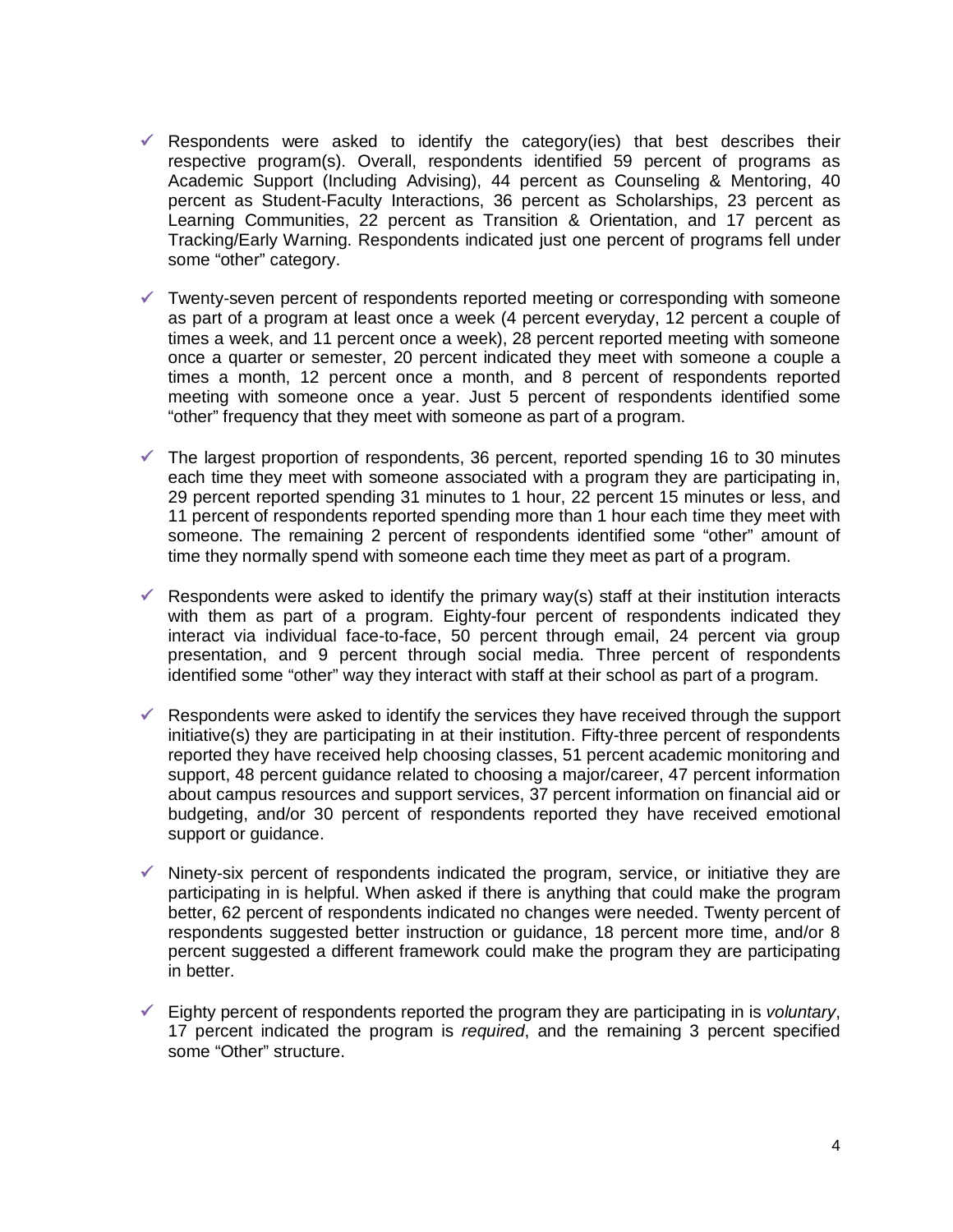- $\checkmark$  Forty-two percent of all respondents indicated they are having problems that are making it difficult to stay in school, and 58 percent said they are not having problems. When asked to identify the factors or issues that are making it difficult to stay in school, 53 percent reported the cost of college is too high, 35 percent said family reasons, 24 percent employment opportunities, 23 percent each either said school is conflicting with their job or they are having trouble organizing their time, and/or 21 percent each either reported they are having difficulties with classes or they need to support their family. The remaining factors or issues were mentioned by less than 15 percent of respondents who are having difficulties – medical reasons (14%), unsure about education goals (11%), lack of encouragement from family (10%), classes not available (10%), got married and/or had a baby (6%), don't fit in (5%), and /or don't like school (3%).
	- o Both 44 percent of community college respondents and 44 percent of 4-year institution respondents reported they are having problems that are making it difficult to stay in school. Community college respondents were more likely to have identified problems as "family reasons" (39% compared to 31%) and "I need to support my family" (28% compared to 16%), and much less likely to have identified "cost of college too high" (35% compared to 70%).
	- o A similar percentage of respondents by class level reported having problems making it difficult to stay in school – freshmen (45%), sophomores (43%), juniors (47%), and seniors (41%). Sixty-eight percent of senior respondents and 60 percent of junior respondents identified the "cost of college is too high" as a factor making it difficult for them to stay in school compared to 42 percent of freshman respondents and 45 percent of sophomore respondents.
	- o Forty-two percent of respondents who indicated they have received academic advising reported they are having problems that make it difficult for them to stay in school, compared to 48 percent of respondents who indicated they have not received academic advising.
	- o Forty three percent of both respondents who indicated academic advising is either required or recommended reported they are having problems that make it difficult for them to stay in school, compared to 49 percent of respondents who said advising is optional and 46 percent of respondents who reported that they are unsure whether advising is required.
- $\checkmark$  Forty-one percent of respondents reported the advising/support services they are receiving are helping with the problems that are making it difficult for them to stay in school, and 59 percent said they are not.
	- o Four-year institution respondents were somewhat more likely than community college respondents to have indicated the advising/support services they are receiving are helping with the problems that are making it difficult for them to stay in school – 42 percent compared to 38 percent.
	- o This percentage breakdown was similar by class level; senior respondents were somewhat less likely to have reported that the advising/support services are helping (36%), than freshman respondents (41%).
	- o Respondents who indicated they have not completed academic advising were much less likely to have reported that the advising/support services are helping (30%), compared to those respondents who have completed academic advising (45%).
	- o Respondents who indicated academic advising is either required or recommended were much more likely to have reported that the advising/support services are helping (46% and 42%, respectively), than respondents who